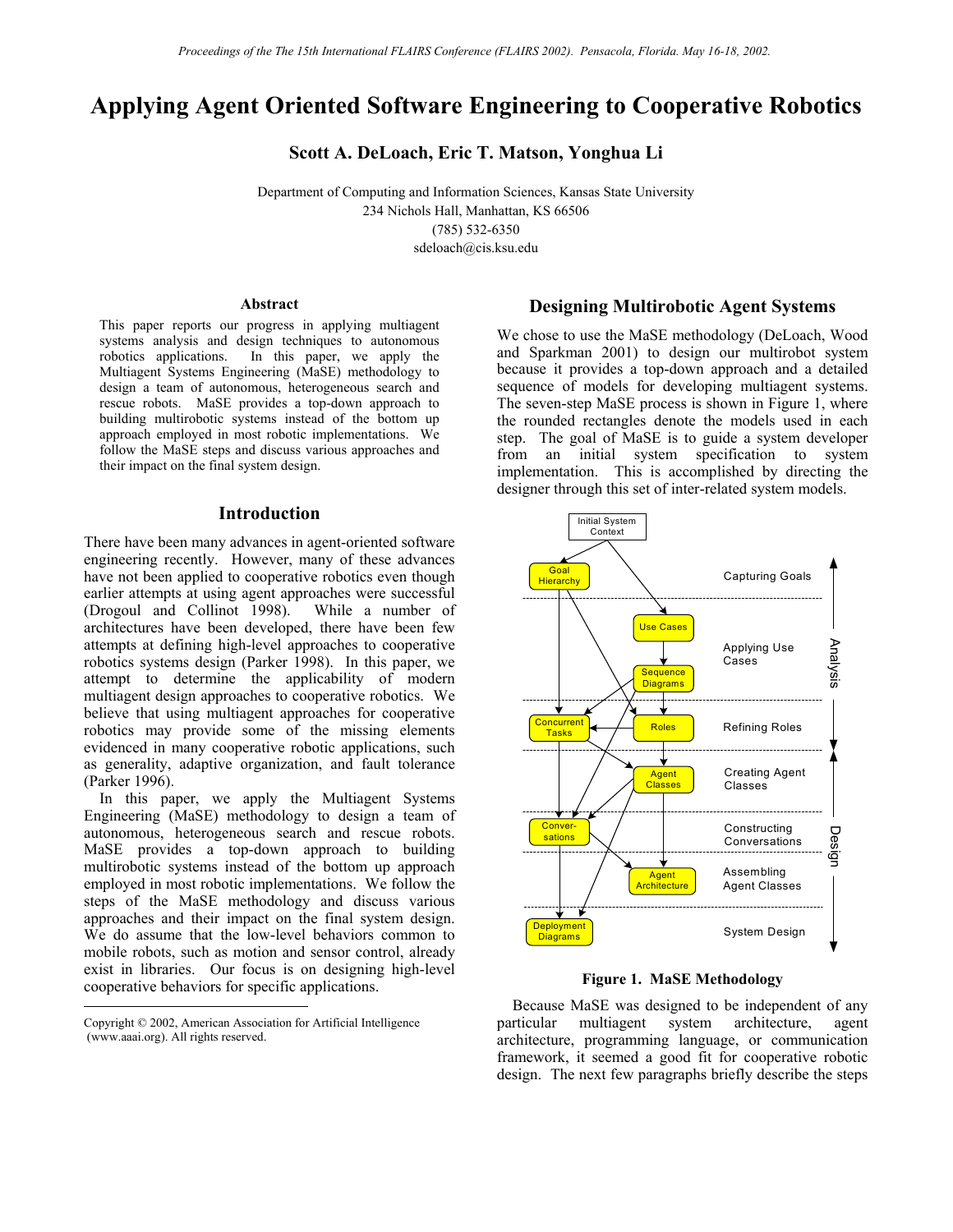of MaSE as applied to our system. However, because we are focusing on high-level design issues, we do not delve into the details of designing the internal agent architecture, which is captured in the Assembling Agent Classes step. However, MaSE does provide general capabilities for modeling various generic agent (robot) architectures, such as ALLIANCE (Parker 1996).

# **Capturing Goals**

The first step in MaSE is *Capturing Goals*, which takes the initial system specification and transforms it into a structured set of system goals as depicted in a *Goal Hierarchy Diagram* (Figure 2). In MaSE, a *goal* is a system-level objective; agents may be assigned goals to achieve, but goals have a system-level context.

 There are two steps to *Capturing Goals*: identifying the goals and structuring goals. The analyst identifies goals by analyzing whatever requirements are available (e.g., detailed technical documents, user stories, or formal specifications). Once the goals have been captured and explicitly stated, they are analyzed and structured into a Goal Hierarchy Diagram. In a Goal Hierarchy Diagram, goals are organized by importance. Each level of the hierarchy contains goals that are roughly equal in scope and sub-goals are necessary to satisfy parent goals. Eventually, each goal will be associated with roles and agent classes that are responsible for satisfying that goal.

 Figure 2 shows an initial high-level goal hierarchy for the robotic search and rescue domain. Obviously, this could be broken down into more specific goals that each agent could use in attaining these goals; however, the purpose of the goal hierarchy diagram in MaSE is to identify the main system level goals, not individual agent goals.

# **Applying Use Cases**

The *Applying Uses Cases* step is an important step in translating goals into roles and associated tasks. U*se cases* are drawn from the system requirements and are narrative descriptions of a sequence of events that define desired system behavior. They are examples of how the system should behave in a given case.

 To help determine the actual communications required within a system, the use cases are restructured as Sequence Diagrams, as shown in Figure 3. A *Sequence Diagram* depicts a sequence of events between multiple roles and, as a result, defines the minimum communication that must take place between roles. The roles identified in this step form the initial set of roles used to fully define the system roles in the next step and the events identified are used later to help define tasks and conversations.

 In the example in Figure 3, we assume a team consisting of four roles: one searcher, one organizer, and (at least) two rescuers. The sequence diagram shows the events that occur when an agent playing the searcher role locates a victim. The searcher informs an organizer, who in turn notifies all available rescuers. Each rescuer returns its cost to retrieve the victim (based on location, number of other victims to retrieve, etc.) to the organizer who selects the most appropriate rescuer. The organizer notifies the rescuers of their assignments for this victim and then notifies the original searcher that help is on the way.

 Note that just because we have identified an organizer role in the use case, we do not have to have an organizer agent in the final design. The organizer role can be assigned to any agent (robot) in the final design or even the environment if we are using an appropriate framework with the ability to perform reactive tasks (Murphy, Picco and Roman 2001).



**Figure 3. Sequence Diagram** 



**Figure 2. Goal Hierarchy Diagram**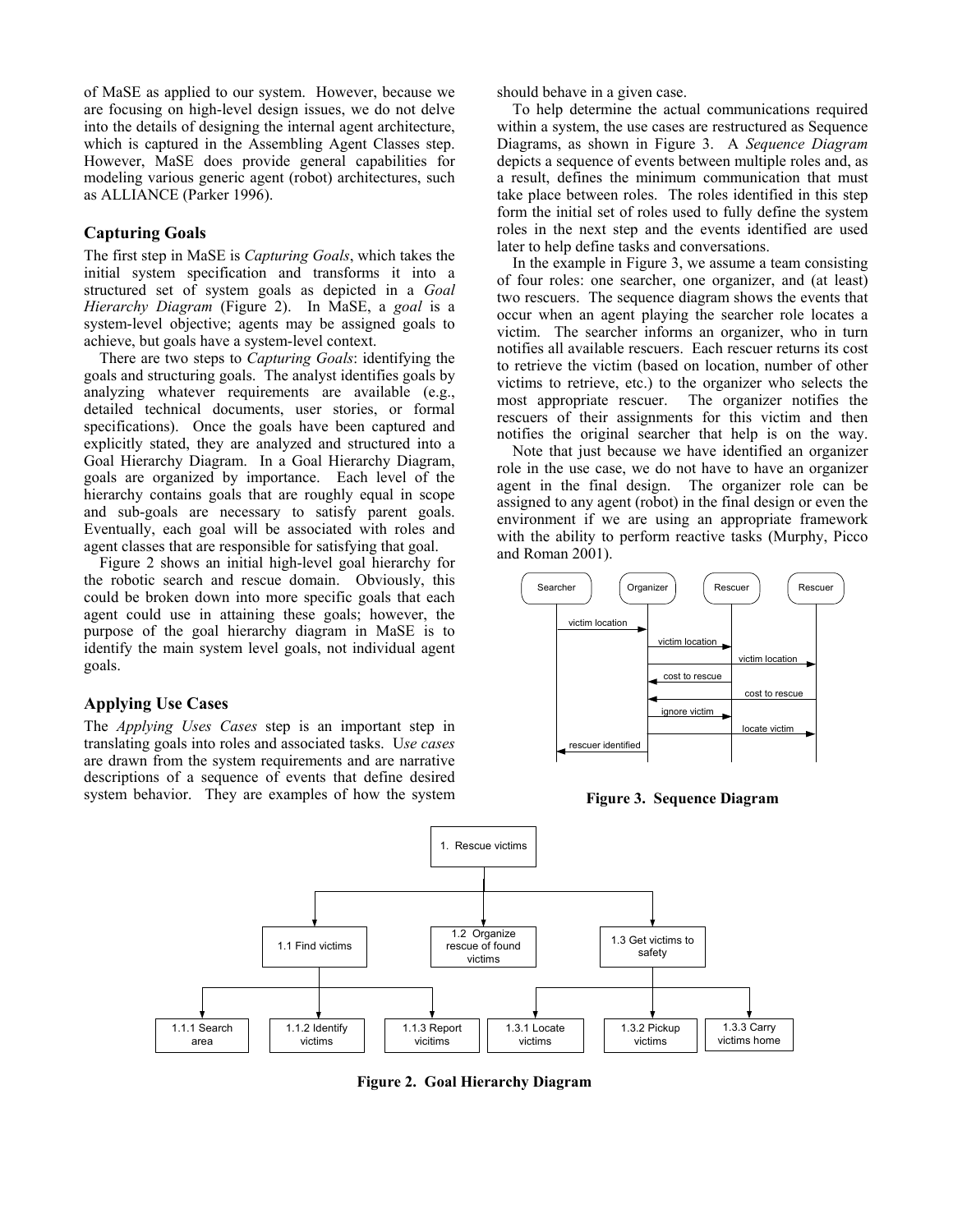# **Refining Roles**

The third step in MaSE is to ensure we have identified all the necessary roles and to develop the tasks that define role behavior and communication patterns. Roles are identified from the use cases as well as the system goals. We ensure all system goals are accounted for by associating each goal with a specific role that is eventually played by at least one agent in the final design. Each goal is usually mapped to a single role. However, there are many situations where it is useful to combine multiple goals in a single role for convenience or efficiency. Roles definitions are captured in a standard Role Model as shown in Figure 4.



#### **Figure 4. Role Model**

 In our search and rescue system, we have identified three roles: searcher, rescuer, and organizer. The role model can be used to explain high-level system operation. In Figure 4 we can see that searcher roles negotiate with each other to determine the areas each will explore. After the negotiation is complete, the searchers go to their assigned areas and attempt to locate victims. Once victims are located, they send the information to the organizer, who in turn attempts to find the appropriate rescuer to rescue the victims. The rescuers then carry out the rescue.

**Defining Tasks.** Once roles have been identified, the detailed tasks, that define how a role accomplishes its goals, are defined and assigned to specific roles. A set of concurrent tasks provide a high-level description of what a role must do to satisfy its goals, including how it interacts with other roles. This step is documented in an expanded role model as shown in Figure 5. The ellipses in the diagram denote tasks performed by the attached role while the arrows between tasks define protocols that specify how communication is performed between roles. In our search and rescue system, the Searcher role has two basic tasks: (1) to find an area to search, which must be negotiated with other Searcher roles, and (2) to locate victims in its define search area. The dotted line protocol between the two tasks denotes an internal communication between tasks in the same agent whereas the solid lines represent communication between different agents.

 An example of a *Concurrent Task Diagram* defining the Locate Victim task is shown in Figure 6. The syntax of state transitions is *trigger(args1)* [guard] / state transitions is *trigger(args1) transmission(args2)*, which is means that if an event *trigger* is received with a number of arguments *args*1 and the condition *guard* holds, then the message *transmission* is sent with the set of arguments *args2* (all items are optional). Actions within each state are executed sequentially and are written as functions.



**Figure 5. Role Model with Tasks** 

 Locate Victim is a *reactive task*, which means that it is initiated whenever a *search(area)* message is received from the *Find Area to Search* task. After the task receives a search area, it plans a route to get to the area and then goes about executing the route. If route execution fails, the task re-plans the route and updates the map. When the robot gets to its area, it scans the area for victims. If one is found, it notifies an *organizer* role. The robot then moves to another area and continues searching. If no victims are found, the robot moves to another area and scans there. Once it has scanned its area, it sends the *Find area to search* task a *complete* message and terminates. Notice that concurrent tasks actually define a *plan* on how to locate victims. The individual functions in the task are defined as functions on abstract data types or as low-level behaviors defined in the agent (robot) architecture.



**Figure 6. Locate Victim Task**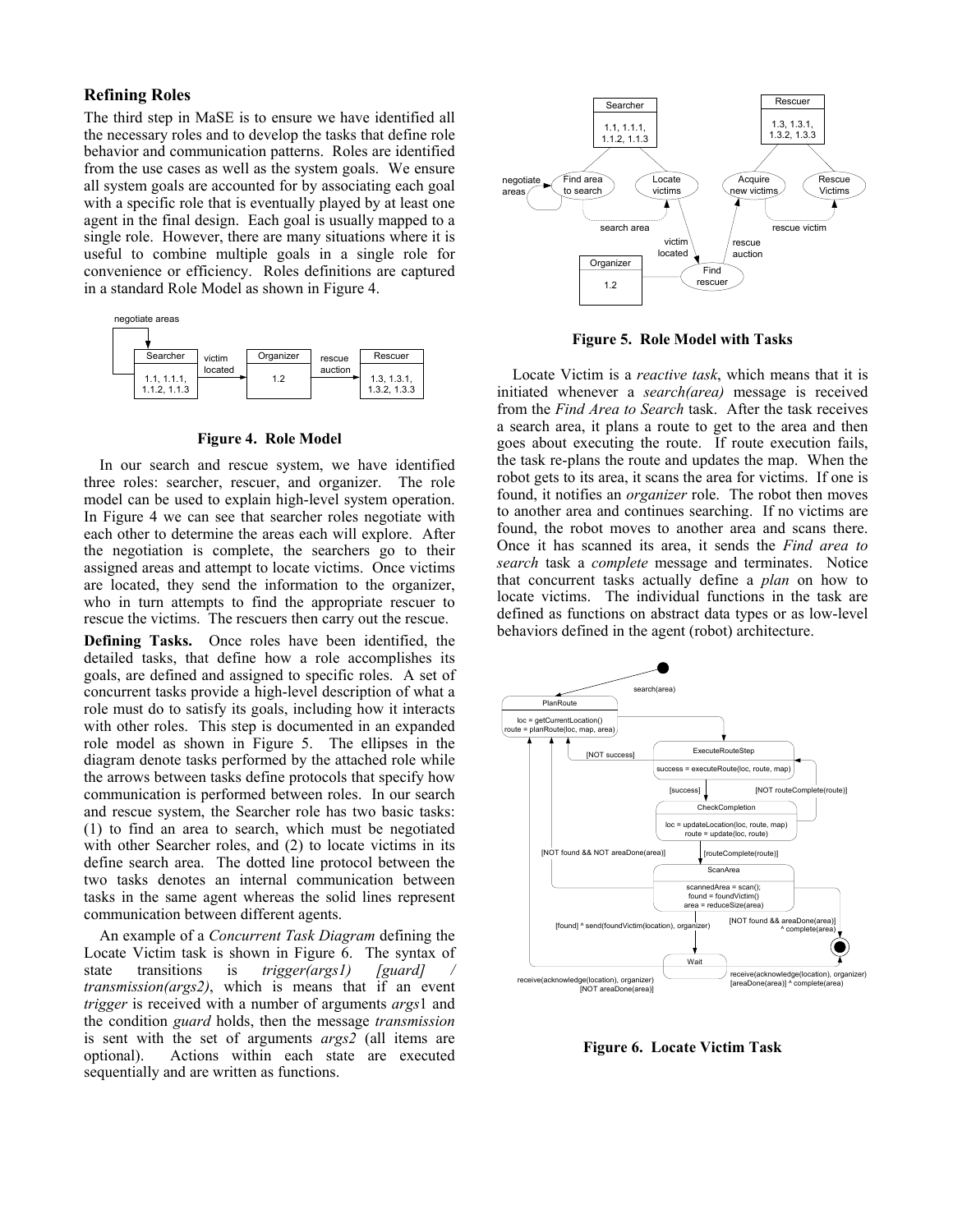# **Creating Agent Classes**

After each task is defined, we are ready for the Design phase. In the first step, *Creating Agent Classes*, agent classes are identified from roles and documented in an Agent Class Diagram, as shown in Figure 7. Agent Class Diagrams depict agent classes as boxes and the conversations between them as lines connecting the agent classes. As with goals and roles, we may define a one-toone mapping between roles and agent classes; however, we may combine multiple roles in a single agent class or map a single role to multiple agent classes. Since agents inherit the communication paths between roles, any paths between two roles become conversations between their respective classes. Thus, as roles are assigned to agent classes, the system organization is defined.



**Figure 7. Agent Class Diagram for Design 1** 

 The system shown in Figure 7 consists of only two types of agents: one playing the searching and organizing roles and one playing the searching and rescue roles (presumably based on the sensor/effector packages on each robot). In this case, since both the Search and Rescue agents can play the Searcher role, there are duplicate conversation types: *victimFound*, which is derived from the *victim located* protocol, and *negotiate*, which is derived from the *negotiate areas* protocol. The only other conversation is the *findRescuer* conversation, which is derived from the *rescue auction* protocol.

 A different design, based on the same role model, is shown in Figure 8. In this design, we created a separate agent class for the organizer role, which can reside on a robot or on a computer connected via a wireless network.



**Figure 8. Agent Class Diagram for Design 2** 

### **Constructing Conversations**

Once we have determined how to assign roles to agents, we can start *Constructing Conversations*. A *conversation* defines a coordination protocol between exactly two agents and is modeled using two Communication Class Diagrams, one for the initiator and one for the responder. A *Communication Class Diagram* is a pair of finite state machines that define a conversation between two participant agent classes. Figure 9 shows the conversation extracted from the Locate Victim task for the Searcher and Organizer roles. Notice that this conversation will exist in our final system design regardless of which design we choose. The only difference between the two designs is the agents participating in the conversation, which is determined by who plays the organizer role.



**Figure 9. victimFound Conversation** 

### **Deployment Diagrams**

After defining the details of each conversation, the final design step is defining the implementation in its intended environment using *Deployment Diagrams*. In robotic applications, deployments define which agents are assigned to which robots. In some cases, only one agent is allowed per robot; however, if sufficient processing power is available, there is no reason to limit the number of agents per robot. One possible deployment diagram for Design 1 is shown in Figure 10. In this case, there are two robots that have a rescue capability while only one has a search only capability. The lines between the agents denote communications channels and thus each agent may communicate directly with the others based on the allowable conversations.



**Figure 10. Deployment Diagram for Design 1** 

 A second deployment based on Design 2 is shown in Figure 11. In this case, we also have one searcher only and two rescuer robots. In this design, the *Chief* agent is separate from the *Search* agent. However, by putting the Chief agent on the same platform as the Search agent gives us basically the same design as Figure 10. In the case where we can only have one agent per platform, we could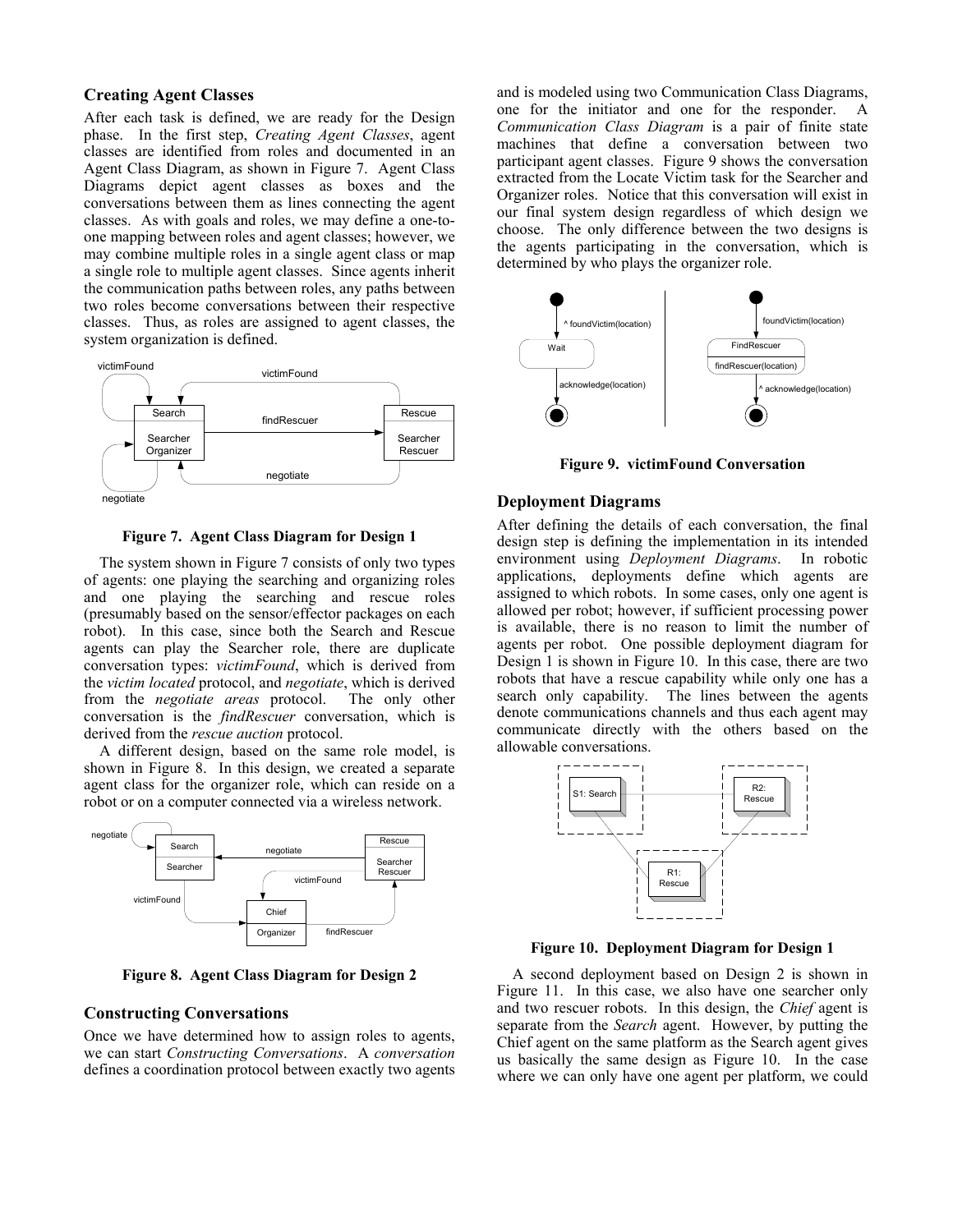redesign the Agent Class Diagram and combine the appropriate roles into a single agent class.

 A third alternative, also based on Design 2, is shown in Figure 12. In this deployment, all three robots have rescue agents. This shows how Design 2 is more adaptable to various configurations than Design 1 due to the separation of the searcher and organizer roles. Using Design 2, we are forced to have at least one Search only agent.



**Figure 11. Deployment Diagram for Design 2** 



**Figure 12. Deployment Diagram for Design 2** 

 In each design, team adaptivity is limited by our assignment of the *Chief* agent to a single robot, which means that only that robot can play the *Organizer* role. If that robot is lost or malfunctions, the team has lost its ability to function effectively. However, since the *Organizer* role is purely computational, there is no reason we cannot assign the *Organizer* role to each robot, thus providing redundancy. Deciding which role each robot should play then becomes a team decision. Reasoning about which roles to play is an area of future research.

# **Implementation**

Our original intention was to implement this design using a set of three Pioneer robots using the Colbert programming language under the Saphira interpreter (ActivMedia 1997) as shown in Figure 13. However, limitations of Colbert and Saphira required us to rethink our approach. Although MaSE tasks and conversations mapped nicely to Colbert activities, which run as separate threads, Colbert did not provide the required data types and data passing mechanisms required for an efficient implementation. Relying on Colbert and Saphira also limited our implementation to Pioneer robots instead of a heterogeneous mix of robots.

 Therefore, we modified our initial approach and decided to use a heterogeneous set of robots. The platform for our search and rescue system was a group of two Nomad Scout and three Pioneer 2 robots (ActivMedia 1999). The resulting architecture of our system is shown in Figure 14, with an object model depiction of the same architecture shown in Figure 15. While we changed the underlying platform for the research, the analysis and design of the system did not change. The MaSE models developed for the original implementation were used almost without modification for the final system.



**Figure 13. Implementation with Saphira/Colbert** 



#### **Figure 14. Search and Rescue Robot Architecture**

 In our approach, tasks identified in the role model are implemented as objects under control of the overall agent object. Conversations are implemented as Java objects and are associated with specific tasks. Since tasks are assumed to execute concurrently in MaSE, we use separate Java threads for each task. Conversations run in the same thread as their task to ensure the semantics of the MaSE task diagrams are preserved in the implementation.

 To communicate with other robots, we developed a Java-based message-oriented middleware (MOM) that allows robots to send receive messages over designated sockets via wireless TCP/IP connections. The MOM package receives conversation requests and relays them to the agent via the Message Handler method in the agent, whose job it is to start new conversations and task activities. After a conversation is started, each task or